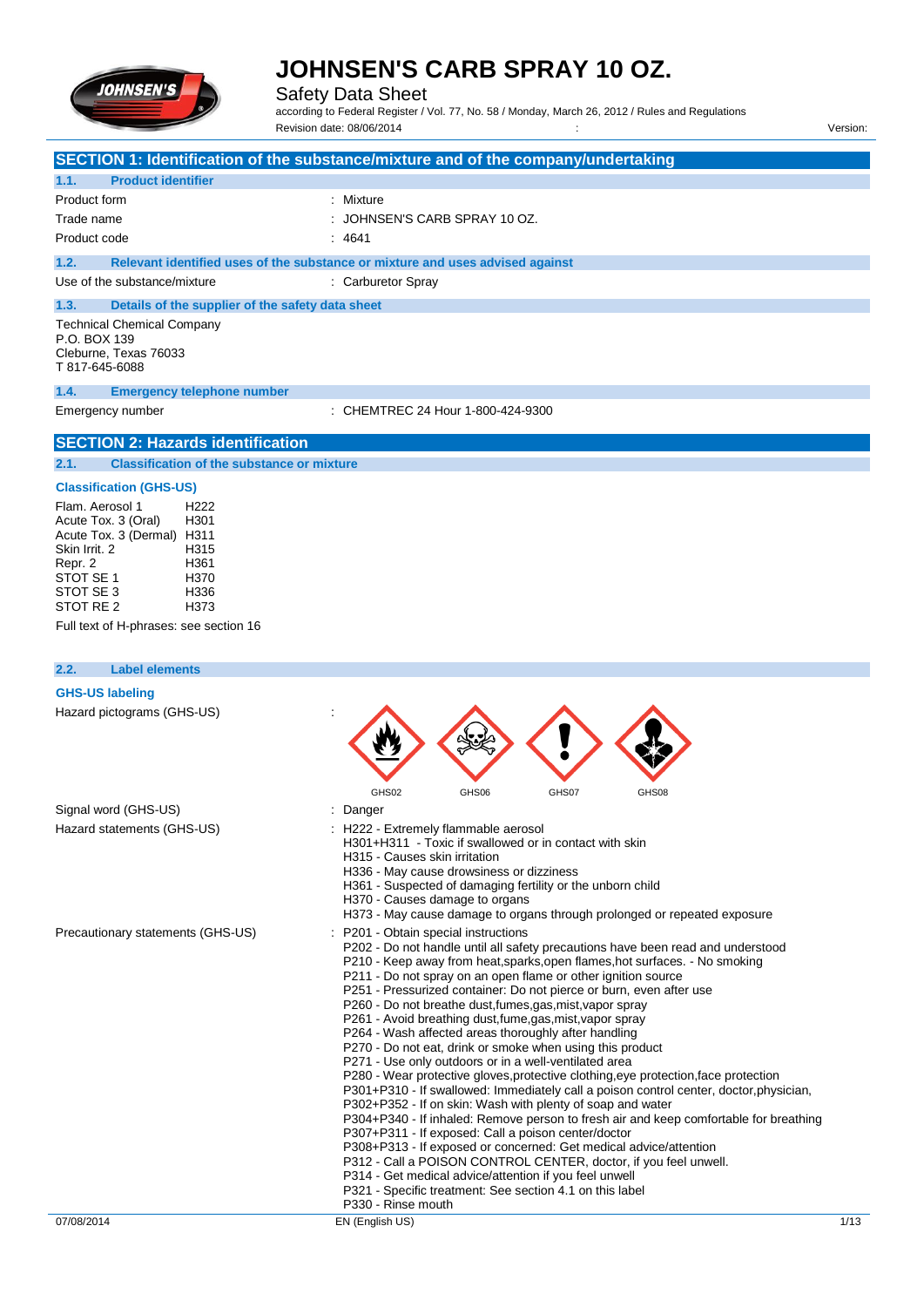Safety Data Sheet

according to Federal Register / Vol. 77, No. 58 / Monday, March 26, 2012 / Rules and Regulations

|                |                                       | P332+P313 - If skin irritation occurs: Get medical advice/attention<br>P361 - Take off immediately all contaminated clothing<br>P362 - Take off contaminated clothing and wash before reuse<br>P363 - Wash contaminated clothing before reuse<br>P403+P233 - Store in a well-ventilated place. Keep container tightly closed<br>P405 - Store locked up<br>P410+P412 - Protect from sunlight. Do not expose to temperatures exceeding 50 °C/122 °F<br>P501 - Dispose of contents/container to appropriate waste disposal facility, in accordance with<br>local, regional, national, international regulations. |
|----------------|---------------------------------------|---------------------------------------------------------------------------------------------------------------------------------------------------------------------------------------------------------------------------------------------------------------------------------------------------------------------------------------------------------------------------------------------------------------------------------------------------------------------------------------------------------------------------------------------------------------------------------------------------------------|
| 2.3.           | <b>Other hazards</b>                  |                                                                                                                                                                                                                                                                                                                                                                                                                                                                                                                                                                                                               |
| classification | Other hazards not contributing to the | : Contains gas under pressure; may explode if heated.                                                                                                                                                                                                                                                                                                                                                                                                                                                                                                                                                         |

**2.4. Unknown acute toxicity (GHS-US)**

No data available

| <b>SECTION 3: Composition/information on ingredients</b> |  |
|----------------------------------------------------------|--|
|                                                          |  |

## **3.1. Substance**

## Not applicable

| 3.2.<br><b>Mixture</b>                    |                           |                      |                                                                                                                                                    |
|-------------------------------------------|---------------------------|----------------------|----------------------------------------------------------------------------------------------------------------------------------------------------|
| <b>Name</b>                               | <b>Product identifier</b> | $\frac{9}{6}$        | <b>Classification (GHS-US)</b>                                                                                                                     |
| Acetone                                   | (CAS No) 67-64-1          | $30 - 50$            | Flam. Lig. 2, H225<br>Eye Irrit. 2A, H319<br>STOT SE 3, H336                                                                                       |
| Methanol                                  | (CAS No) 67-56-1          | $10 - 30$            | Flam. Liq. 2, H225<br>Acute Tox. 3 (Oral), H301<br>Acute Tox. 3 (Dermal), H311<br>Acute Tox. 3 (Inhalation:dust, mist),<br>H331<br>STOT SE 1, H370 |
| Toluene                                   | (CAS No) 108-88-3         | $10 - 30$            | Flam. Lig. 2, H225<br>Skin Irrit. 2, H315<br>Repr. 2, H361<br>STOT SE 3, H336<br><b>STOT RE 2, H373</b><br>Asp. Tox. 1, H304                       |
| Heptane, branched cyclic                  | (CAS No) 426260-76-6      | 12.24 - 12.75        | Flam. Liq. 1, H224<br>Skin Irrit. 2, H315<br>STOT SE 3, H336<br>Asp. Tox. 1, H304<br>Aquatic Chronic 3, H412                                       |
| carbon dioxide, liquefied, under pressure | (CAS No) 124-38-9         | $5 - 10$             | Compressed gas, H280                                                                                                                               |
| heptane                                   | (CAS No) 142-82-5         | $3.1875 -$<br>5.7375 | Flam. Liq. 2, H225<br>Skin Irrit. 2, H315<br>STOT SE 3, H336<br>Asp. Tox. 1, H304<br>Aquatic Acute 1, H400<br>Aquatic Chronic 1, H410              |

| <b>SECTION 4: First aid measures</b>                                |                                                                                                                                                                                                                                                                                                          |
|---------------------------------------------------------------------|----------------------------------------------------------------------------------------------------------------------------------------------------------------------------------------------------------------------------------------------------------------------------------------------------------|
| <b>Description of first aid measures</b><br>4.1.                    |                                                                                                                                                                                                                                                                                                          |
| First-aid measures general                                          | : Never give anything by mouth to an unconscious person. IF exposed or concerned: Get medical<br>advice/attention. Call a POISON CENTER or doctor/physician.                                                                                                                                             |
| First-aid measures after inhalation                                 | Cough. Remove to fresh air and keep at rest in a position comfortable for breathing. Call a<br>POISON CENTER/doctor/physician if you feel unwell.                                                                                                                                                        |
| First-aid measures after skin contact                               | Rinse skin with water/shower. Immediately call a POISON CENTER or doctor/physician.<br>Remove/Take off immediately all contaminated clothing. Wash with plenty of soap and water.<br>Wash contaminated clothing before reuse. If skin irritation occurs: Get medical advice/attention.                   |
| First-aid measures after eye contact                                | Remove contact lenses, if present and easy to do. Continue rinsing. Rinse cautiously with water<br>for several minutes. Immediately call a POISON CENTER or doctor/physician. Obtain medical<br>attention if pain, blinking or redness persist. Direct contact with the eyes is likely to be irritating. |
| First-aid measures after ingestion                                  | Rinse mouth. Do NOT induce vomiting. Obtain emergency medical attention. Immediately call a<br>POISON CENTER or doctor/physician.                                                                                                                                                                        |
| 4.2.<br>Most important symptoms and effects, both acute and delayed |                                                                                                                                                                                                                                                                                                          |
| Symptoms/injuries                                                   | : May damage fertility or the unborn child. Suspected of damaging fertility or the unborn child.<br>Causes damage to organs.                                                                                                                                                                             |
| Symptoms/injuries after inhalation                                  | Shortness of breath. May cause drowsiness or dizziness.                                                                                                                                                                                                                                                  |
| Symptoms/injuries after skin contact                                | Repeated exposure to this material can result in absorption through skin causing significant<br>health hazard. Toxic in contact with skin. Causes skin irritation.                                                                                                                                       |
| Symptoms/injuries after eye contact                                 | Causes serious eye damage.                                                                                                                                                                                                                                                                               |
|                                                                     |                                                                                                                                                                                                                                                                                                          |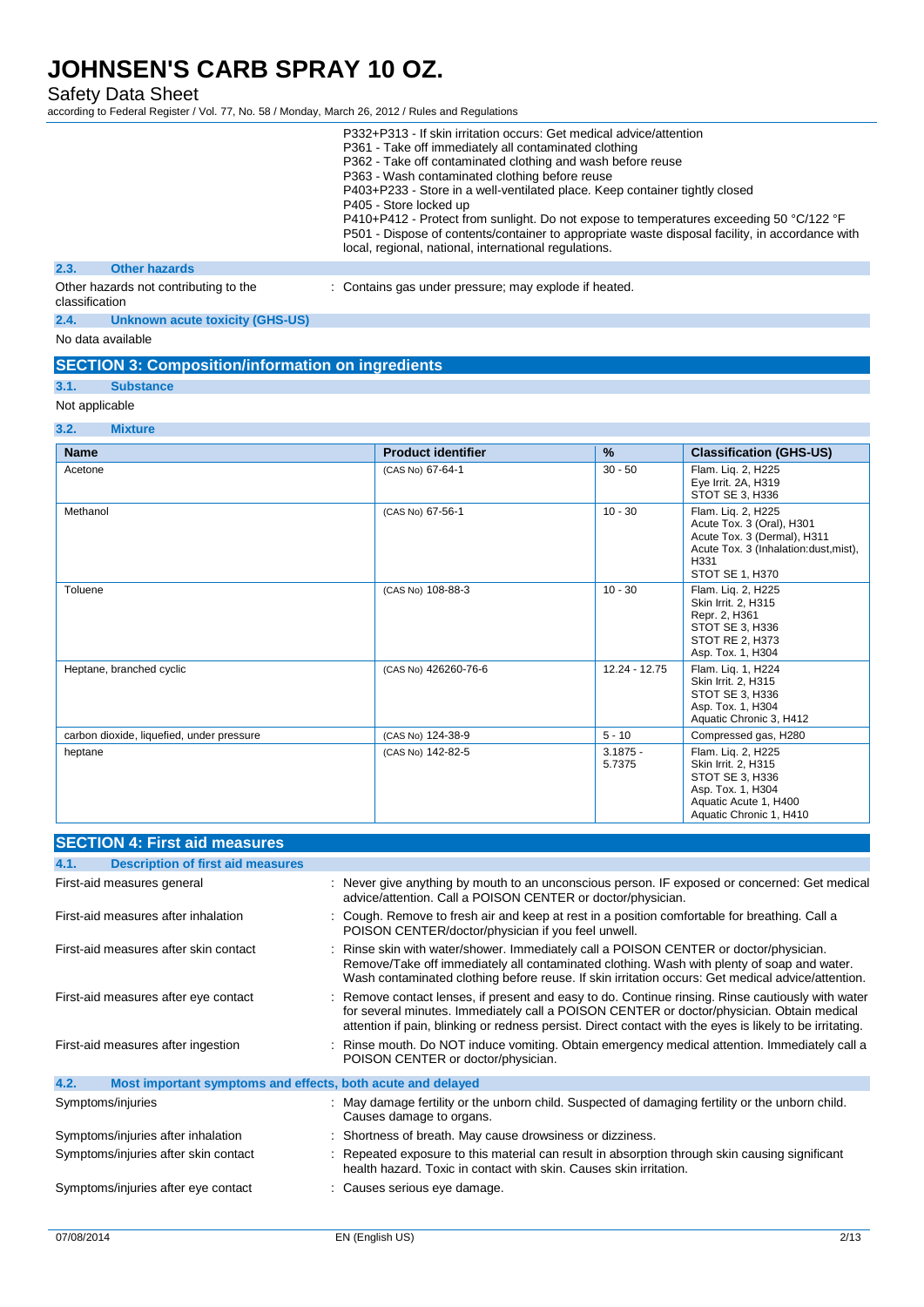Safety Data Sheet

according to Federal Register / Vol. 77, No. 58 / Monday, March 26, 2012 / Rules and Regulations

Symptoms/injuries after ingestion : Fatal if swallowed. Toxic if swallowed. Swallowing a small quantity of this material will result in serious health hazard.

| 4.3.                                                                                                    | Indication of any immediate medical attention and special treatment needed                                                                                                                                                                                                                                                                                                                                                                                                                                                                                                                     |  |  |
|---------------------------------------------------------------------------------------------------------|------------------------------------------------------------------------------------------------------------------------------------------------------------------------------------------------------------------------------------------------------------------------------------------------------------------------------------------------------------------------------------------------------------------------------------------------------------------------------------------------------------------------------------------------------------------------------------------------|--|--|
| No additional information available                                                                     |                                                                                                                                                                                                                                                                                                                                                                                                                                                                                                                                                                                                |  |  |
| <b>SECTION 5: Firefighting measures</b>                                                                 |                                                                                                                                                                                                                                                                                                                                                                                                                                                                                                                                                                                                |  |  |
| 5.1.<br><b>Extinguishing media</b>                                                                      |                                                                                                                                                                                                                                                                                                                                                                                                                                                                                                                                                                                                |  |  |
| Suitable extinguishing media                                                                            | : Foam. Dry powder. Carbon dioxide. Water spray. Sand.                                                                                                                                                                                                                                                                                                                                                                                                                                                                                                                                         |  |  |
| Unsuitable extinguishing media                                                                          | Do not use a heavy water stream.                                                                                                                                                                                                                                                                                                                                                                                                                                                                                                                                                               |  |  |
| 5.2.<br>Special hazards arising from the substance or mixture                                           |                                                                                                                                                                                                                                                                                                                                                                                                                                                                                                                                                                                                |  |  |
| Fire hazard                                                                                             | Highly flammable liquid and vapor. Flammable aerosol.                                                                                                                                                                                                                                                                                                                                                                                                                                                                                                                                          |  |  |
| <b>Explosion hazard</b>                                                                                 | May form flammable/explosive vapor-air mixture. Heat may build pressure, rupturing closed<br>containers, spreading fire and increasing risk of burns and injuries.                                                                                                                                                                                                                                                                                                                                                                                                                             |  |  |
| 5.3.<br><b>Advice for firefighters</b>                                                                  |                                                                                                                                                                                                                                                                                                                                                                                                                                                                                                                                                                                                |  |  |
| Firefighting instructions                                                                               | Use water spray or fog for cooling exposed containers. Exercise caution when fighting any<br>chemical fire. Prevent fire-fighting water from entering environment. DO NOT fight fire when fire<br>reaches explosives. Evacuate area.                                                                                                                                                                                                                                                                                                                                                           |  |  |
| Protection during firefighting                                                                          | Do not enter fire area without proper protective equipment, including respiratory protection.                                                                                                                                                                                                                                                                                                                                                                                                                                                                                                  |  |  |
| Other information                                                                                       | Aerosol Level 2.                                                                                                                                                                                                                                                                                                                                                                                                                                                                                                                                                                               |  |  |
| <b>SECTION 6: Accidental release measures</b>                                                           |                                                                                                                                                                                                                                                                                                                                                                                                                                                                                                                                                                                                |  |  |
| 6.1.<br>Personal precautions, protective equipment and emergency procedures                             |                                                                                                                                                                                                                                                                                                                                                                                                                                                                                                                                                                                                |  |  |
| General measures                                                                                        | No naked lights. No smoking. Isolate from fire, if possible, without unnecessary risk. Remove<br>ignition sources. Use special care to avoid static electric charges.                                                                                                                                                                                                                                                                                                                                                                                                                          |  |  |
| 6.1.1.<br>For non-emergency personnel                                                                   |                                                                                                                                                                                                                                                                                                                                                                                                                                                                                                                                                                                                |  |  |
| Protective equipment                                                                                    | Gloves. Safety glasses.                                                                                                                                                                                                                                                                                                                                                                                                                                                                                                                                                                        |  |  |
| Emergency procedures                                                                                    | Evacuate unnecessary personnel.                                                                                                                                                                                                                                                                                                                                                                                                                                                                                                                                                                |  |  |
| 6.1.2.<br>For emergency responders                                                                      |                                                                                                                                                                                                                                                                                                                                                                                                                                                                                                                                                                                                |  |  |
| Protective equipment                                                                                    | Equip cleanup crew with proper protection. Avoid breathing dust, fume, gas, mist, vapor spray.                                                                                                                                                                                                                                                                                                                                                                                                                                                                                                 |  |  |
| Emergency procedures                                                                                    | : Ventilate area.                                                                                                                                                                                                                                                                                                                                                                                                                                                                                                                                                                              |  |  |
| 6.2.<br><b>Environmental precautions</b>                                                                |                                                                                                                                                                                                                                                                                                                                                                                                                                                                                                                                                                                                |  |  |
| Prevent entry to sewers and public waters. Notify authorities if liquid enters sewers or public waters. |                                                                                                                                                                                                                                                                                                                                                                                                                                                                                                                                                                                                |  |  |
| Methods and material for containment and cleaning up<br>6.3.                                            |                                                                                                                                                                                                                                                                                                                                                                                                                                                                                                                                                                                                |  |  |
| For containment                                                                                         | Dam up the liquid spill.                                                                                                                                                                                                                                                                                                                                                                                                                                                                                                                                                                       |  |  |
| Methods for cleaning up                                                                                 | Soak up spills with inert solids, such as clay or diatomaceous earth as soon as possible. Collect<br>spillage. Store away from other materials.                                                                                                                                                                                                                                                                                                                                                                                                                                                |  |  |
| <b>Reference to other sections</b><br>6.4.                                                              |                                                                                                                                                                                                                                                                                                                                                                                                                                                                                                                                                                                                |  |  |
| See Heading 8. Exposure controls and personal protection.                                               |                                                                                                                                                                                                                                                                                                                                                                                                                                                                                                                                                                                                |  |  |
| <b>SECTION 7: Handling and storage</b>                                                                  |                                                                                                                                                                                                                                                                                                                                                                                                                                                                                                                                                                                                |  |  |
| <b>Precautions for safe handling</b><br>7.1.                                                            |                                                                                                                                                                                                                                                                                                                                                                                                                                                                                                                                                                                                |  |  |
| Additional hazards when processed                                                                       | Handle empty containers with care because residual vapors are flammable. Hazardous waste<br>due to potential risk of explosion. Pressurized container: Do not pierce or burn, even after use.                                                                                                                                                                                                                                                                                                                                                                                                  |  |  |
| Precautions for safe handling                                                                           | No naked lights. No smoking. Use only non-sparking tools. Wash hands and other exposed<br>areas with mild soap and water before eating, drinking or smoking and when leaving work.<br>Provide good ventilation in process area to prevent formation of vapor. Do not spray on an open<br>flame or other ignition source. Obtain special instructions . Do not handle until all safety<br>precautions have been read and understood. Avoid breathing dust, fume, gas, mist, vapor spray.<br>Use only outdoors or in a well-ventilated area. Do not breathe dust, fumes, gas, mist, vapor spray. |  |  |
| Hygiene measures                                                                                        | : Do not eat, drink or smoke when using this product. Wash affected areas thoroughly after<br>handling.                                                                                                                                                                                                                                                                                                                                                                                                                                                                                        |  |  |
| 7.2.<br><b>Conditions for safe storage, including any incompatibilities</b>                             |                                                                                                                                                                                                                                                                                                                                                                                                                                                                                                                                                                                                |  |  |
| Technical measures                                                                                      | : Ground/bond container and receiving equipment. Use explosion-proof electrical, ventilating,<br>lighting equipment<br>. Proper grounding procedures to avoid static electricity should be followed.                                                                                                                                                                                                                                                                                                                                                                                           |  |  |
| Storage conditions                                                                                      | Keep only in the original container in a cool, well ventilated place away from : Do not expose to<br>temperatures exceeding 50 °C/ 122 °F. Keep in fireproof place. Keep container tightly closed.                                                                                                                                                                                                                                                                                                                                                                                             |  |  |
| Incompatible products                                                                                   | Strong bases. Strong acids.                                                                                                                                                                                                                                                                                                                                                                                                                                                                                                                                                                    |  |  |
| Incompatible materials                                                                                  | Sources of ignition. Direct sunlight. Heat sources.                                                                                                                                                                                                                                                                                                                                                                                                                                                                                                                                            |  |  |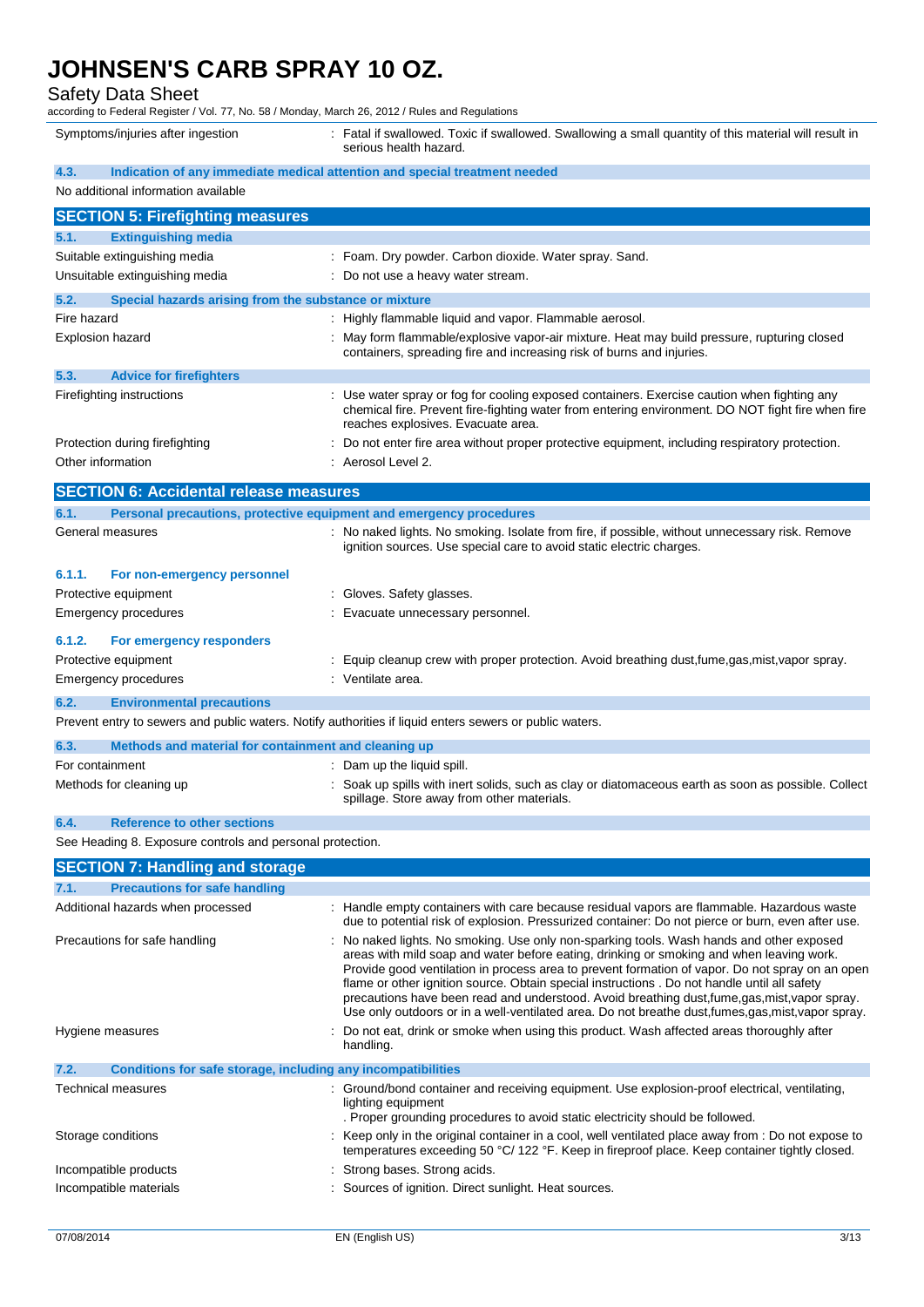Safety Data Sheet

according to Federal Register / Vol. 77, No. 58 / Monday, March 26, 2012 / Rules and Regulations

### **7.3. Specific end use(s)**

Follow Label Directions.

## **SECTION 8: Exposure controls/personal protection**

| 8.1.<br><b>Control parameters</b>                    |                                     |                         |  |  |
|------------------------------------------------------|-------------------------------------|-------------------------|--|--|
| benzene (71-43-2)                                    |                                     |                         |  |  |
| <b>USA ACGIH</b>                                     | ACGIH TWA (ppm)                     | 1 ppm                   |  |  |
| <b>USA ACGIH</b>                                     | ACGIH STEL (ppm)                    | 5 ppm                   |  |  |
| <b>USA ACGIH</b>                                     | ACGIH Ceiling (ppm)                 | 25 ppm                  |  |  |
| <b>USA OSHA</b>                                      | OSHA PEL (TWA) (ppm)                | 1 ppm                   |  |  |
| <b>USA OSHA</b>                                      | OSHA PEL (Ceiling) (ppm)            | 5 ppm                   |  |  |
| Toluene (108-88-3)                                   |                                     |                         |  |  |
| <b>USA ACGIH</b>                                     | ACGIH TWA (mg/m <sup>3</sup> )      | $37 \text{ mg/m}^3$     |  |  |
| <b>USA ACGIH</b>                                     | ACGIH TWA (ppm)                     | 10 ppm                  |  |  |
| <b>USA ACGIH</b>                                     | ACGIH STEL (mg/m <sup>3</sup> )     | 560                     |  |  |
| <b>USA ACGIH</b>                                     | ACGIH STEL (ppm)                    | 150 ppm                 |  |  |
| <b>USA ACGIH</b>                                     | ACGIH Ceiling (ppm)                 | 500 ppm                 |  |  |
| <b>USA OSHA</b>                                      | OSHA PEL (TWA) (ppm)                | 200 ppm                 |  |  |
| USA OSHA                                             | OSHA PEL (Ceiling) (ppm)            | 300 ppm                 |  |  |
|                                                      |                                     |                         |  |  |
| heptane (142-82-5)<br><b>USA ACGIH</b>               | ACGIH TWA (ppm)                     | 400 ppm                 |  |  |
| <b>USA ACGIH</b>                                     | ACGIH STEL (ppm)                    | 400 ppm                 |  |  |
|                                                      |                                     |                         |  |  |
| Heptane, branched cyclic (426260-76-6)               |                                     |                         |  |  |
| <b>USA ACGIH</b>                                     | ACGIH TWA (ppm)                     | 400 ppm                 |  |  |
| <b>USA ACGIH</b>                                     | ACGIH STEL (ppm)                    | 500 ppm                 |  |  |
| <b>USA OSHA</b>                                      | OSHA PEL (TWA) (ppm)                | 500 ppm                 |  |  |
| carbon dioxide, liquefied, under pressure (124-38-9) |                                     |                         |  |  |
| <b>USA ACGIH</b>                                     | ACGIH TWA (mg/m <sup>3</sup> )      | 9000 mg/m <sup>3</sup>  |  |  |
| <b>USA ACGIH</b>                                     | ACGIH TWA (ppm)                     | 5000 ppm                |  |  |
| <b>USA ACGIH</b>                                     | ACGIH STEL (mg/m <sup>3</sup> )     | 54000                   |  |  |
| <b>USA ACGIH</b>                                     | ACGIH STEL (ppm)                    | 30000 ppm               |  |  |
| USA OSHA                                             | OSHA PEL (TWA) (mg/m <sup>3</sup> ) | 9000 mg/m <sup>3</sup>  |  |  |
| USA OSHA                                             | OSHA PEL (TWA) (ppm)                | 5000 ppm                |  |  |
| acetone (67-64-1)                                    |                                     |                         |  |  |
| <b>USA ACGIH</b>                                     | ACGIH TWA (ppm)                     | 500 ppm                 |  |  |
| <b>USA ACGIH</b>                                     | ACGIH STEL (ppm)                    | 500 ppm                 |  |  |
|                                                      |                                     |                         |  |  |
| Methanol (67-56-1)<br><b>USA ACGIH</b>               | ACGIH TWA (mg/m <sup>3</sup> )      | $260$ mg/m <sup>3</sup> |  |  |
| <b>USA ACGIH</b>                                     | ACGIH TWA (ppm)                     | 200 ppm                 |  |  |
| <b>USA ACGIH</b>                                     | ACGIH STEL (mg/m <sup>3</sup> )     | $325$ mg/m <sup>3</sup> |  |  |
| <b>USA ACGIH</b>                                     | ACGIH STEL (ppm)                    | 250 ppm                 |  |  |
| <b>USA ACGIH</b>                                     | ACGIH Ceiling (ppm)                 | 1000 ppm                |  |  |
| USA OSHA                                             | OSHA PEL (TWA) (mg/m <sup>3</sup> ) | $260$ mg/m <sup>3</sup> |  |  |
| USA OSHA                                             | OSHA PEL (TWA) (ppm)                | 200 ppm                 |  |  |
|                                                      |                                     |                         |  |  |
| Acetone (67-64-1)<br><b>USA ACGIH</b>                | ACGIH TWA (mg/m <sup>3</sup> )      | 1200 mg/m <sup>3</sup>  |  |  |
|                                                      |                                     |                         |  |  |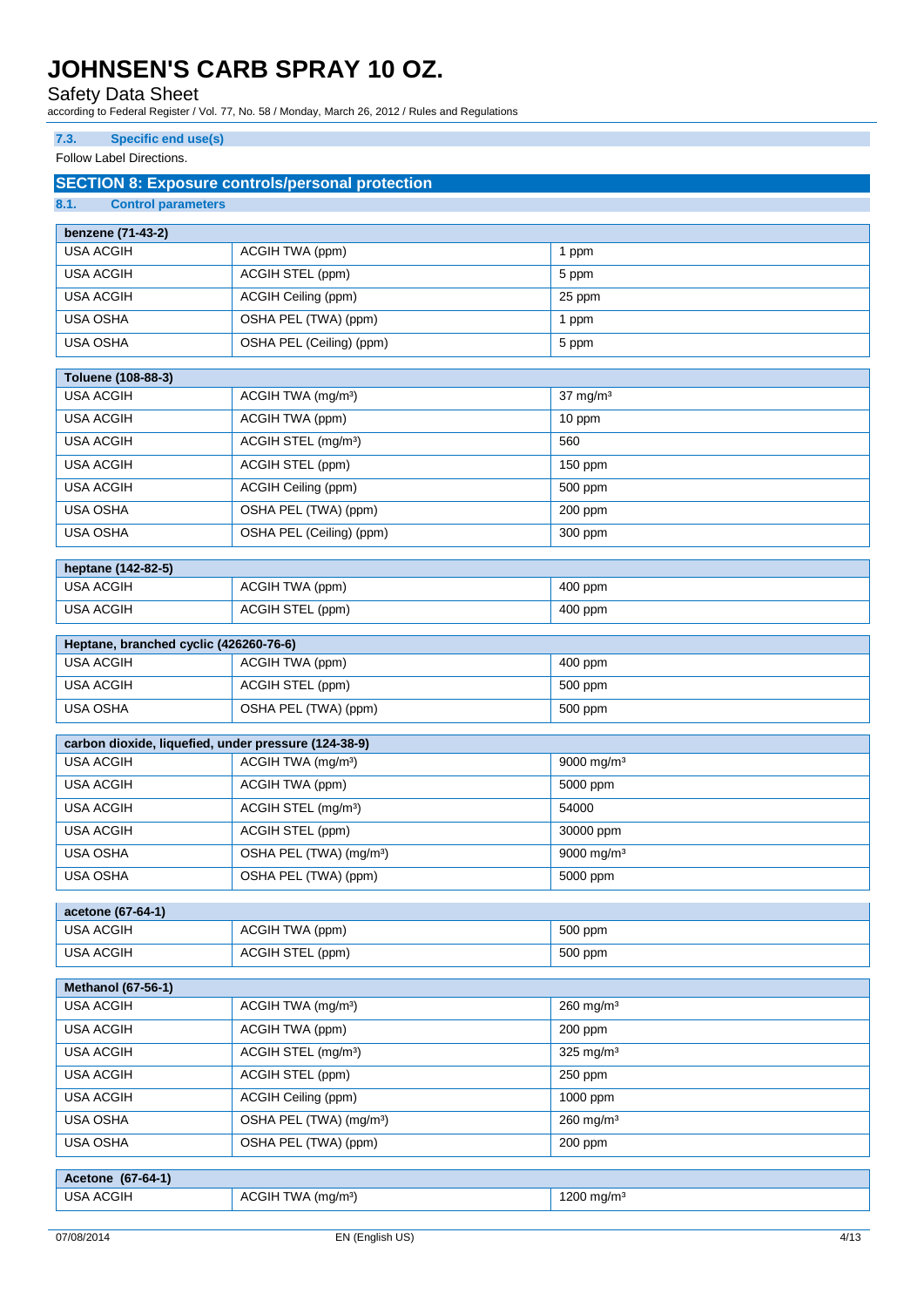### Safety Data Sheet

according to Federal Register / Vol. 77, No. 58 / Monday, March 26, 2012 / Rules and Regulations

| Acetone (67-64-1) |                                     |                        |
|-------------------|-------------------------------------|------------------------|
| <b>USA ACGIH</b>  | ACGIH TWA (ppm)                     | 500 ppm                |
| <b>USA ACGIH</b>  | ACGIH STEL (mg/m <sup>3</sup> )     | 1780 mg/m <sup>3</sup> |
| <b>USA ACGIH</b>  | ACGIH STEL (ppm)                    | 750 ppm                |
| USA ACGIH         | ACGIH Ceiling (mg/m <sup>3</sup> )  | $0 \text{ mg/m}^3$     |
| USA ACGIH         | ACGIH Ceiling (ppm)                 | 3000 ppm               |
| <b>USA OSHA</b>   | OSHA PEL (TWA) (mg/m <sup>3</sup> ) | $2400 \text{ mg/m}^3$  |
| <b>USA OSHA</b>   | OSHA PEL (TWA) (ppm)                | 1000 ppm               |

### **8.2. Exposure controls**

Appropriate engineering controls : Local exhaust venilation, vent hoods.



| : Wear protective gloves.                                                                                   |
|-------------------------------------------------------------------------------------------------------------|
| : Chemical goggles or safety glasses.                                                                       |
| Wear suitable protective clothing.                                                                          |
| : Where exposure through inhalation may occur from use, respiratory protection equipment is<br>recommended. |
|                                                                                                             |

#### Other information  $\qquad \qquad$ : Do not eat, drink or smoke during use.

| <b>SECTION 9: Physical and chemical properties</b>            |                                        |  |
|---------------------------------------------------------------|----------------------------------------|--|
| Information on basic physical and chemical properties<br>9.1. |                                        |  |
| Physical state                                                | Gas                                    |  |
| Appearance                                                    | Clear, colorless liquid.               |  |
| Color                                                         | Colorless.                             |  |
| Odor                                                          | Characteristic.                        |  |
| Odor threshold                                                | No data available                      |  |
| рH                                                            | No data available                      |  |
| Relative evaporation rate (butyl acetate=1)                   | No data available                      |  |
| Melting point                                                 | No data available                      |  |
| Freezing point                                                | : $<$ -78 °C                           |  |
| Boiling point                                                 | 56.1 °C (Lowest Component)             |  |
| Flash point                                                   | -20 °C (Lowest Component)              |  |
| Auto-ignition temperature                                     | 385 °C (Lowest Component)              |  |
| Decomposition temperature                                     | No data available                      |  |
| Flammability (solid, gas)                                     | No data available                      |  |
| Vapor pressure                                                | No data available                      |  |
| Relative vapor density at 20 °C                               | No data available                      |  |
| Relative density                                              | 0.82                                   |  |
| Solubility                                                    | No data available                      |  |
| Log Pow                                                       | No data available                      |  |
| Log Kow                                                       | No data available                      |  |
| Viscosity, kinematic                                          | No data available                      |  |
| Viscosity, dynamic                                            | No data available                      |  |
| <b>Explosive properties</b>                                   | Heating may cause a fire or explosion. |  |
| Oxidizing properties                                          | No data available                      |  |
| <b>Explosive limits</b>                                       | No data available                      |  |
| 9.2.<br><b>Other information</b>                              |                                        |  |
| <b>VOC content</b>                                            | : 44.95%                               |  |
| <b>SECTION 10: Stability and reactivity</b>                   |                                        |  |

No additional information available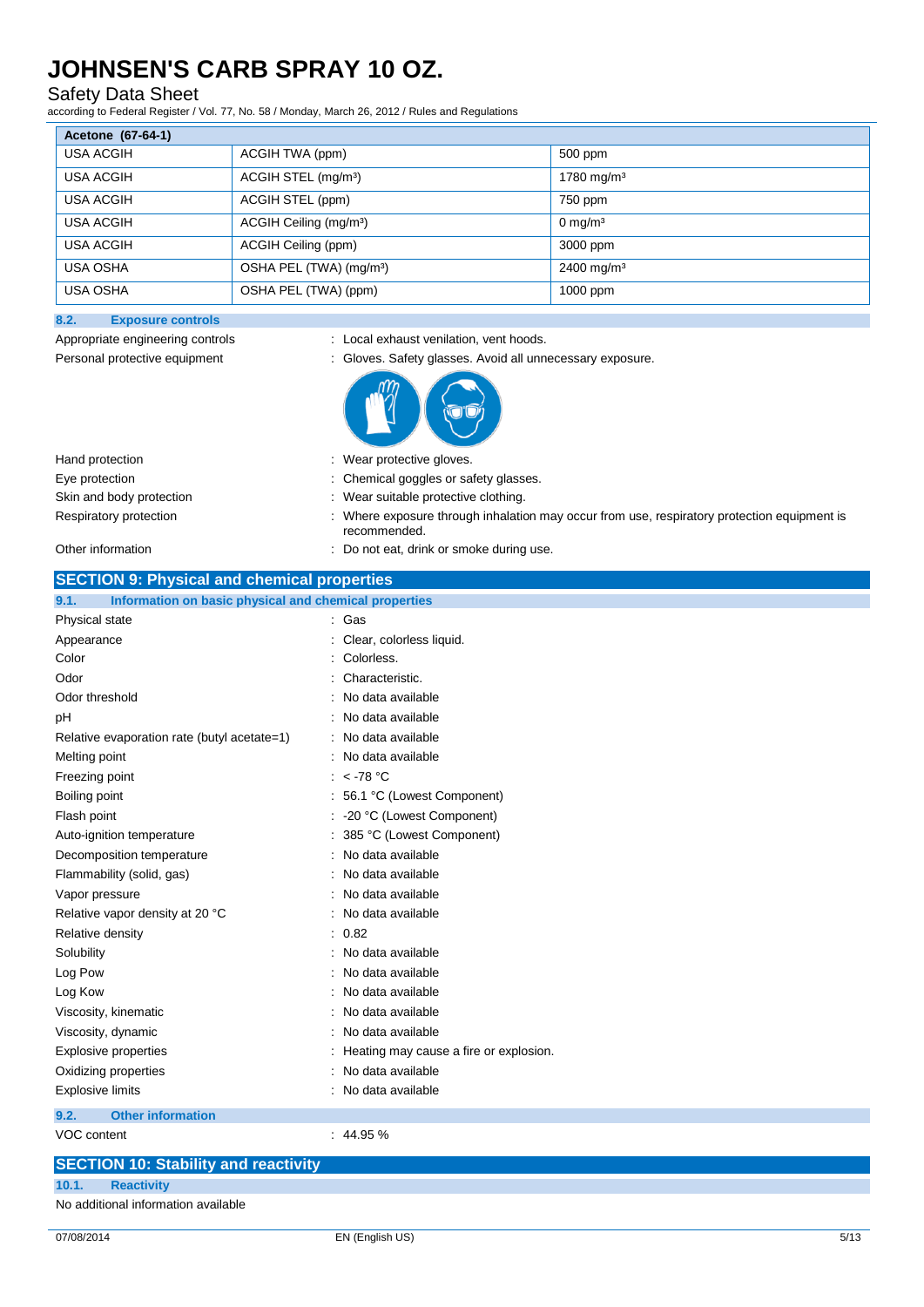### Safety Data Sheet

according to Federal Register / Vol. 77, No. 58 / Monday, March 26, 2012 / Rules and Regulations

### **10.2. Chemical stability**

Highly flammable liquid and vapor. May form flammable/explosive vapor-air mixture. Flammable aerosol. Contains gas under pressure; may explode if heated. Extreme risk of explosion by shock, friction, fire or other sources of ignition.

| 10.3.                                                                                       |                                                                                                                             |  |  |
|---------------------------------------------------------------------------------------------|-----------------------------------------------------------------------------------------------------------------------------|--|--|
| Not established.                                                                            | <b>Possibility of hazardous reactions</b>                                                                                   |  |  |
|                                                                                             |                                                                                                                             |  |  |
| <b>Conditions to avoid</b><br>10.4.                                                         |                                                                                                                             |  |  |
| Direct sunlight. Extremely high or low temperatures. Heat. Sparks. Open flame. Overheating. |                                                                                                                             |  |  |
| 10.5.<br><b>Incompatible materials</b>                                                      |                                                                                                                             |  |  |
| Strong acids. Strong bases.                                                                 |                                                                                                                             |  |  |
| 10.6.<br><b>Hazardous decomposition products</b>                                            |                                                                                                                             |  |  |
| May release flammable gases. Toxic fume. . Carbon monoxide. Carbon dioxide.                 |                                                                                                                             |  |  |
| <b>SECTION 11: Toxicological information</b>                                                |                                                                                                                             |  |  |
| 11.1.<br><b>Information on toxicological effects</b>                                        |                                                                                                                             |  |  |
|                                                                                             |                                                                                                                             |  |  |
| Acute toxicity                                                                              | : Toxic if swallowed. Toxic in contact with skin.                                                                           |  |  |
|                                                                                             |                                                                                                                             |  |  |
| benzene (71-43-2)                                                                           |                                                                                                                             |  |  |
| LD50 oral rat                                                                               | > 930 mg/kg (Rat; Equivalent or similar to OECD 401; Literature study; > 2000 mg/kg<br>bodyweight; Rat; Experimental value) |  |  |
| LD50 dermal rabbit                                                                          | > 8240 mg/kg (Rabbit; Experimental value; 21 CFR 191.10; > 9.4; Rabbit)                                                     |  |  |
| LC50 inhalation rat (mg/l)                                                                  | 43.767 mg/l/4h (Rat; Experimental value)                                                                                    |  |  |
| LC50 inhalation rat (ppm)                                                                   | 13700 ppm/4h (Rat; Experimental value)                                                                                      |  |  |
| Toluene (108-88-3)                                                                          |                                                                                                                             |  |  |
| LD50 oral rat                                                                               | 5580 mg/kg body weight                                                                                                      |  |  |
| LD50 dermal rabbit                                                                          | > 5000 mg/kg body weight LD50 quoted as 14.1 mL/kg (12267 mg/kg using density of 0.87)                                      |  |  |
| LC50 inhalation rat (mg/l)                                                                  | > 28.1 mg/l/4h (Rat; Air, Literature study)                                                                                 |  |  |
|                                                                                             |                                                                                                                             |  |  |
| heptane (142-82-5)<br>LD50 oral rat                                                         | > 15000 mg/kg (Rat; Equivalent or similar to OECD 401; Literature study; >5000 mg/kg                                        |  |  |
|                                                                                             | bodyweight; Rat; Read-across)                                                                                               |  |  |
| LD50 dermal rabbit                                                                          | > 3160 mg/kg (Rabbit; Literature study; Equivalent or similar to OECD 402; >2000 mg/kg<br>bodyweight; Rabbit; Read-across)  |  |  |
| LC50 inhalation rat (mg/l)                                                                  | 103 mg/l/4h (Rat; Literature study)                                                                                         |  |  |
| LC50 inhalation rat (ppm)                                                                   | 25000 ppm/4h (Rat; Literature study)                                                                                        |  |  |
| Heptane, branched cyclic (426260-76-6)                                                      |                                                                                                                             |  |  |
| LD50 oral rat                                                                               | > 15000 mg/kg (Rat; Equivalent or similar to OECD 401; Literature study; >5000 mg/kg<br>bodyweight; Rat; Read-across)       |  |  |
| LD50 dermal rabbit                                                                          | > 3160 mg/kg (Rabbit; Literature study; Equivalent or similar to OECD 402; > 2000 mg/kg<br>bodyweight; Rabbit; Read-across) |  |  |
| LC50 inhalation rat (mg/l)                                                                  | 103 mg/l/4h (Rat; Literature study)                                                                                         |  |  |
| LC50 inhalation rat (ppm)                                                                   | 25000 ppm/4h (Rat; Literature study)                                                                                        |  |  |
| acetone (67-64-1)                                                                           |                                                                                                                             |  |  |
| LD50 oral rat                                                                               | 5800 mg/kg (Rat; Equivalent or similar to OECD 401; Experimental value)                                                     |  |  |
| LD50 dermal rabbit                                                                          | 20000 mg/kg (Rabbit; Experimental value; Equivalent or similar to OECD 402)                                                 |  |  |
| LC50 inhalation rat (mg/l)                                                                  | 71 mg/l/4h (Rat; Experimental value; 76 mg/l/4h; Rat; Experimental value)                                                   |  |  |
| LC50 inhalation rat (ppm)                                                                   | 30000 ppm/4h (Rat; Experimental value)                                                                                      |  |  |
| <b>Methanol (67-56-1)</b>                                                                   |                                                                                                                             |  |  |
| LD50 oral rat                                                                               | >= 2528 mg/kg body weight application as 50% aqueous solution                                                               |  |  |
| LD50 dermal rabbit                                                                          | 17100 mg/kg corresponding to 20 ml/kg bw according to the authors                                                           |  |  |
| LC50 inhalation rat (mg/l)                                                                  | 128.2 mg/l/4h Air                                                                                                           |  |  |
| Acetone (67-64-1)                                                                           |                                                                                                                             |  |  |
| LD50 oral rat                                                                               | 5800 mg/kg (Rat; Equivalent or similar to OECD 401; Experimental value)                                                     |  |  |
| LD50 dermal rabbit                                                                          | 20000 mg/kg (Rabbit; Experimental value; Equivalent or similar to OECD 402)                                                 |  |  |
| LC50 inhalation rat (mg/l)                                                                  | 71 mg/l/4h (Rat; Experimental value; 76 mg/l/4h; Rat; Experimental value)                                                   |  |  |
| 30000 ppm/4h (Rat; Experimental value)<br>LC50 inhalation rat (ppm)                         |                                                                                                                             |  |  |
| Skin corrosion/irritation                                                                   | Causes skin irritation.                                                                                                     |  |  |
| Serious eye damage/irritation                                                               | Not classified                                                                                                              |  |  |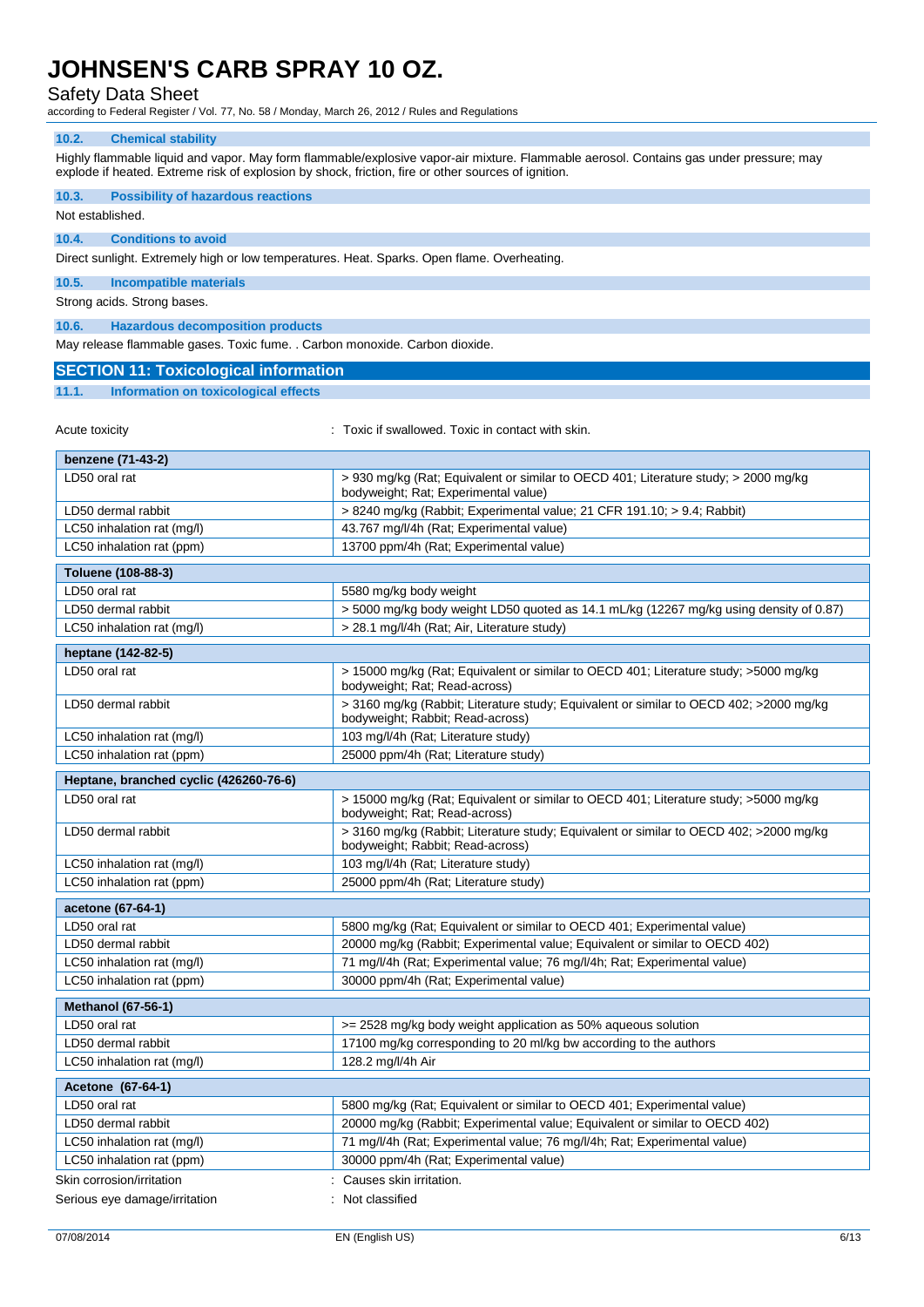### Safety Data Sheet

according to Federal Register / Vol. 77, No. 58 / Monday, March 26, 2012 / Rules and Regulations

| Respiratory or skin sensitization                      | : Not classified                                                                                                                                                                                              |
|--------------------------------------------------------|---------------------------------------------------------------------------------------------------------------------------------------------------------------------------------------------------------------|
| Germ cell mutagenicity                                 | Not classified Based on available data, the classification criteria are not met                                                                                                                               |
| Carcinogenicity                                        | Not classified                                                                                                                                                                                                |
| benzene (71-43-2)                                      |                                                                                                                                                                                                               |
| IARC group                                             | 1                                                                                                                                                                                                             |
| Toluene (108-88-3)                                     |                                                                                                                                                                                                               |
| IARC group                                             | 3                                                                                                                                                                                                             |
| Reproductive toxicity                                  | Suspected of damaging fertility or the unborn child. Based on available data, the classification<br>criteria are not met                                                                                      |
| Specific target organ toxicity (single exposure)       | : Causes damage to organs. May cause drowsiness or dizziness.                                                                                                                                                 |
| Specific target organ toxicity (repeated<br>exposure)  | : May cause damage to organs through prolonged or repeated exposure. Based on available data,<br>the classification criteria are not met<br>May cause damage to organs through prolonged or repeated exposure |
| Aspiration hazard                                      | : Not classified Based on available data, the classification criteria are not met                                                                                                                             |
| Potential Adverse human health effects and<br>symptoms | : Fatal if swallowed. Based on available data, the classification criteria are not met. Toxic if<br>swallowed. Toxic in contact with skin.                                                                    |
| Symptoms/injuries after inhalation                     | Shortness of breath. May cause drowsiness or dizziness.                                                                                                                                                       |
| Symptoms/injuries after skin contact                   | Repeated exposure to this material can result in absorption through skin causing significant<br>health hazard. Toxic in contact with skin. Causes skin irritation.                                            |
| Symptoms/injuries after eye contact                    | : Causes serious eye damage.                                                                                                                                                                                  |
| Symptoms/injuries after ingestion                      | Fatal if swallowed. Toxic if swallowed. Swallowing a small quantity of this material will result in<br>serious health hazard.                                                                                 |

## **SECTION 12: Ecological information**

**12.1. Toxicity**

| benzene (71-43-2)                                    |                                                                     |  |  |
|------------------------------------------------------|---------------------------------------------------------------------|--|--|
| LC50 fish 1                                          | 5.3 mg/l 96 h; Salmo gairdneri (Oncorhynchus mykiss)                |  |  |
| EC50 Daphnia 1                                       | 18 mg/l (24 h; Daphnia magna)                                       |  |  |
| EC50 other aquatic organisms 1                       | 29 mg/l (72 h; Selenastrum capricornutum)                           |  |  |
| LC50 fish 2                                          | 15.1 mg/l (96 h; Pimephales promelas)                               |  |  |
| EC50 Daphnia 2                                       | 10 mg/l (48 h; Daphnia magna)                                       |  |  |
| TLM fish 1                                           | 22.5 mg/l (96 h; Lepomis macrochirus; Soft water)                   |  |  |
| TLM fish 2                                           | 32 mg/l (96 h; Pimephales promelas; Hard water)                     |  |  |
| TLM other aquatic organisms 1                        | 10 - 100,96 h                                                       |  |  |
| Threshold limit algae 2                              | 50 mg/l (24 h; Phaeodactylum; Photosynthesis)                       |  |  |
| Toluene (108-88-3)                                   |                                                                     |  |  |
| LC50 fish 1                                          | 24 mg/l 96 h; Salmo gairdneri (Oncorhynchus mykiss)                 |  |  |
| EC50 Daphnia 1                                       | 84 mg/l (24 h; Daphnia magna; Locomotor effect)                     |  |  |
| LC50 fish 2                                          | 13 mg/l (96 h; Lepomis macrochirus)                                 |  |  |
| EC50 Daphnia 2                                       | 11.5 - 19.6 mg/l (48 h; Daphnia magna)                              |  |  |
| Threshold limit algae 1                              | > 400 mg/l (168 h; Scenedesmus quadricauda; Toxicity test)          |  |  |
| Threshold limit algae 2                              | 105 mg/l (192 h; Microcystis aeruginosa)                            |  |  |
| heptane (142-82-5)                                   |                                                                     |  |  |
| LC50 fish 1                                          | 375 mg/l (96 h; Tilapia mosambica; Nominal concentration)           |  |  |
| LC50 other aquatic organisms 1                       | > 1000 mg/l (96 h)                                                  |  |  |
| EC50 Daphnia 1                                       | 1.5 mg/l (48 h; Daphnia magna)                                      |  |  |
| LC50 fish 2                                          | > 100 mg/l (96 h; Oncorhynchus kisutch)                             |  |  |
| TLM fish 1                                           | 4924 mg/l (48 h; Gambusia affinis)                                  |  |  |
| Threshold limit other aquatic organisms 1            | > 1000 mg/l (96 h)                                                  |  |  |
| Threshold limit algae 1                              | > 200 mg/l (Scenedesmus quadricauda; Toxicity test)                 |  |  |
| Threshold limit algae 2                              | 1.5 mg/l (8 h; Algae; Photosynthesis)                               |  |  |
| carbon dioxide, liquefied, under pressure (124-38-9) |                                                                     |  |  |
| LC50 fish 1                                          | 35 mg/l (96 h; Salmo gairdneri (Oncorhynchus mykiss); Lethal)       |  |  |
| LC50 fish 2                                          | 60 - 240 mg/l (12 h; Salmo gairdneri (Oncorhynchus mykiss); Lethal) |  |  |
| acetone (67-64-1)                                    |                                                                     |  |  |
| LC50 fish 1                                          | 6210 mg/l (96 h; Pimephales promelas; Nominal concentration)        |  |  |
| EC50 Daphnia 1                                       | 8800 mg/l (48 h; Daphnia pulex)                                     |  |  |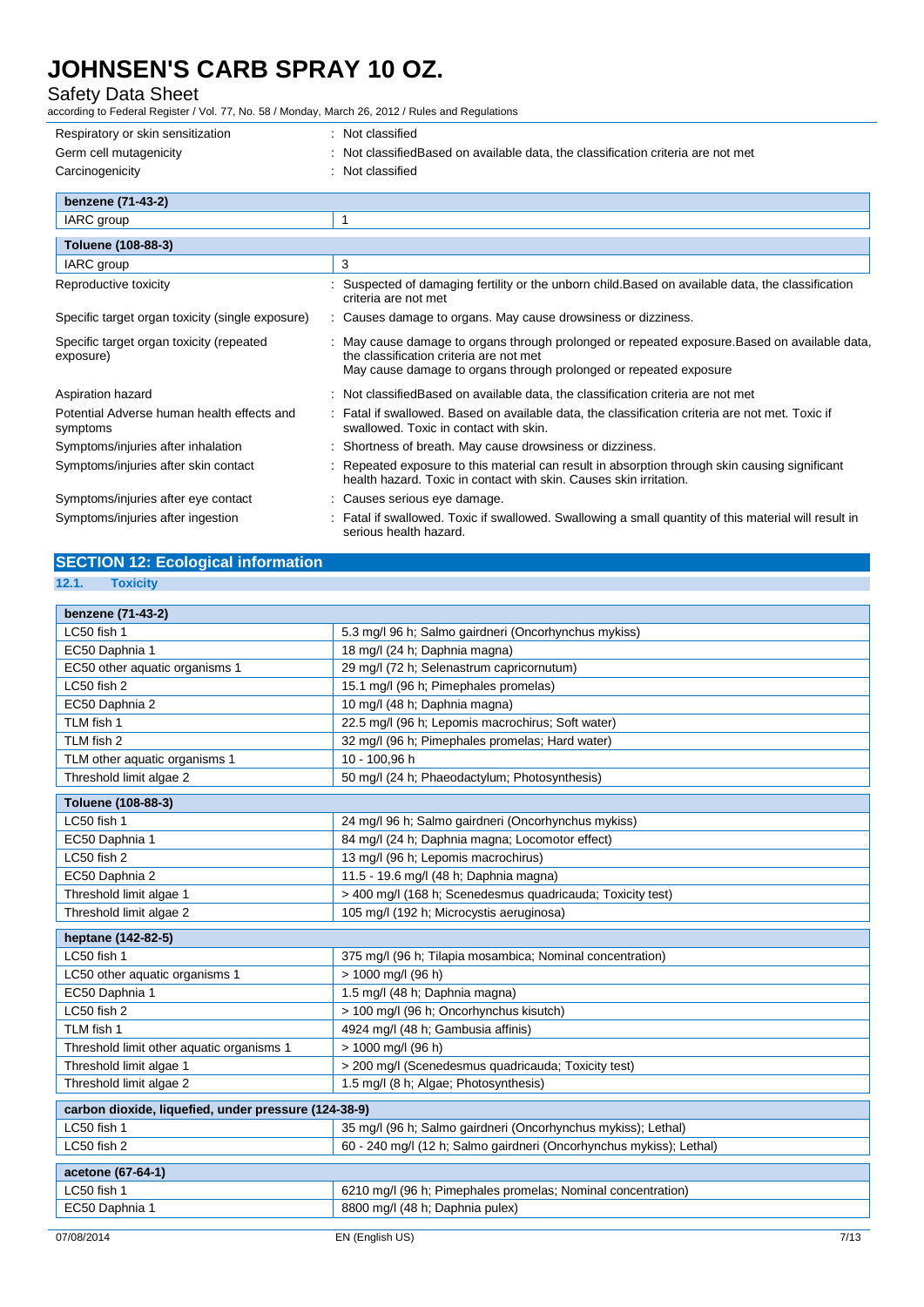### Safety Data Sheet

according to Federal Register / Vol. 77, No. 58 / Monday, March 26, 2012 / Rules and Regulations

| acetone (67-64-1)                                    |                                                                                                                              |  |  |
|------------------------------------------------------|------------------------------------------------------------------------------------------------------------------------------|--|--|
| LC50 fish 2                                          | 5540 mg/l 96 h; Salmo gairdneri (Oncorhynchus mykiss)                                                                        |  |  |
| TLM fish 1                                           | 13000 ppm (96 h; Gambusia affinis; Turbulent water)                                                                          |  |  |
| TLM fish 2                                           | > 1000 ppm (96 h; Pisces)                                                                                                    |  |  |
| Threshold limit other aquatic organisms 1            | 3000 mg/l (Plankton)                                                                                                         |  |  |
| Threshold limit other aquatic organisms 2            | 28 mg/l (Protozoa)                                                                                                           |  |  |
| Threshold limit algae 1                              | 7500 mg/l (Scenedesmus quadricauda; pH = 7)                                                                                  |  |  |
| Threshold limit algae 2                              | 3400 mg/l (48 h; Chlorella sp.)                                                                                              |  |  |
| <b>Methanol (67-56-1)</b>                            |                                                                                                                              |  |  |
| LC50 fish 1                                          | 15400 mg/l (96 h; Lepomis macrochirus; Lethal)                                                                               |  |  |
| EC50 Daphnia 1                                       | > 10000 mg/l (48 h; Daphnia magna; Lethal)                                                                                   |  |  |
| LC50 fish 2                                          | 10800 mg/l 96 h; Salmo gairdneri (Oncorhynchus mykiss)                                                                       |  |  |
| EC50 Daphnia 2                                       | 24500 mg/l (48 h; Daphnia magna)                                                                                             |  |  |
| Threshold limit other aquatic organisms 1            | 6600 mg/l (16 h; Pseudomonas putida)                                                                                         |  |  |
| Threshold limit algae 1                              | 530 mg/l (192 h; Microcystis aeruginosa)                                                                                     |  |  |
| Threshold limit algae 2                              | 8000 mg/l (168 h; Scenedesmus quadricauda)                                                                                   |  |  |
|                                                      |                                                                                                                              |  |  |
| Acetone (67-64-1)                                    |                                                                                                                              |  |  |
| LC50 fish 1                                          | 6210 mg/l (96 h; Pimephales promelas; Nominal concentration)                                                                 |  |  |
| EC50 Daphnia 1                                       | 8800 mg/l (48 h; Daphnia pulex)                                                                                              |  |  |
| LC50 fish 2                                          | 5540 mg/l 96 h; Salmo gairdneri (Oncorhynchus mykiss)                                                                        |  |  |
| TLM fish 1                                           | 13000 ppm (96 h; Gambusia affinis; Turbulent water)                                                                          |  |  |
| TLM fish 2                                           | > 1000 ppm (96 h; Pisces)                                                                                                    |  |  |
| Threshold limit other aquatic organisms 1            | 3000 mg/l (Plankton)<br>28 mg/l (Protozoa)                                                                                   |  |  |
| Threshold limit other aquatic organisms 2            |                                                                                                                              |  |  |
| Threshold limit algae 1                              | 7500 mg/l (Scenedesmus quadricauda; pH = 7)<br>3400 mg/l (48 h; Chlorella sp.)                                               |  |  |
| Threshold limit algae 2                              |                                                                                                                              |  |  |
| 12.2.<br><b>Persistence and degradability</b>        |                                                                                                                              |  |  |
| JOHNSEN'S CARB SPRAY 10 OZ.                          |                                                                                                                              |  |  |
| Persistence and degradability                        | Not established.                                                                                                             |  |  |
|                                                      |                                                                                                                              |  |  |
|                                                      |                                                                                                                              |  |  |
| benzene (71-43-2)                                    |                                                                                                                              |  |  |
| Persistence and degradability                        | Biodegradable in water. Ozonation in water. Forming sediments in water. Biodegradable in the<br>soil. Photolysis in the air. |  |  |
| Biochemical oxygen demand (BOD)                      | 2.18 g $O2$ /g substance                                                                                                     |  |  |
| Chemical oxygen demand (COD)                         | 2.15 g $O2$ /g substance                                                                                                     |  |  |
| ThOD                                                 | 3.10 g $O2$ /g substance                                                                                                     |  |  |
| BOD (% of ThOD)                                      | 0.70 % ThOD                                                                                                                  |  |  |
|                                                      |                                                                                                                              |  |  |
| Toluene (108-88-3)                                   |                                                                                                                              |  |  |
| Persistence and degradability                        | Readily biodegradable in water. Biodegradable in the soil. Low potential for adsorption in soil.                             |  |  |
| Biochemical oxygen demand (BOD)                      | 2.15 g $O2$ /g substance                                                                                                     |  |  |
| Chemical oxygen demand (COD)                         | 2.52 g $O2$ /g substance                                                                                                     |  |  |
| ThOD                                                 | 3.13 g $O2$ /g substance                                                                                                     |  |  |
| BOD (% of ThOD)                                      | 0.69 % ThOD                                                                                                                  |  |  |
| heptane (142-82-5)                                   |                                                                                                                              |  |  |
| Persistence and degradability                        | Readily biodegradable in water. Biodegradable in the soil. Adsorbs into the soil.                                            |  |  |
| Biochemical oxygen demand (BOD)                      | 1.92 g $O2$ /g substance                                                                                                     |  |  |
| Chemical oxygen demand (COD)                         | 0.06 g $O2$ /g substance                                                                                                     |  |  |
| ThOD                                                 | 3.52 g $O2$ /g substance                                                                                                     |  |  |
| BOD (% of ThOD)                                      | > % ThOD (5 day(s)) > 0.5                                                                                                    |  |  |
| Heptane, branched cyclic (426260-76-6)               |                                                                                                                              |  |  |
| Persistence and degradability                        | May cause long-term adverse effects in the environment.                                                                      |  |  |
|                                                      |                                                                                                                              |  |  |
| carbon dioxide, liquefied, under pressure (124-38-9) |                                                                                                                              |  |  |
| Persistence and degradability                        | Biodegradability: not applicable. No (test)data on mobility of the substance available.                                      |  |  |
| Biochemical oxygen demand (BOD)                      | Not applicable                                                                                                               |  |  |
| Chemical oxygen demand (COD)                         | Not applicable                                                                                                               |  |  |
| ThOD<br>BOD (% of ThOD)                              | Not applicable<br>Not applicable                                                                                             |  |  |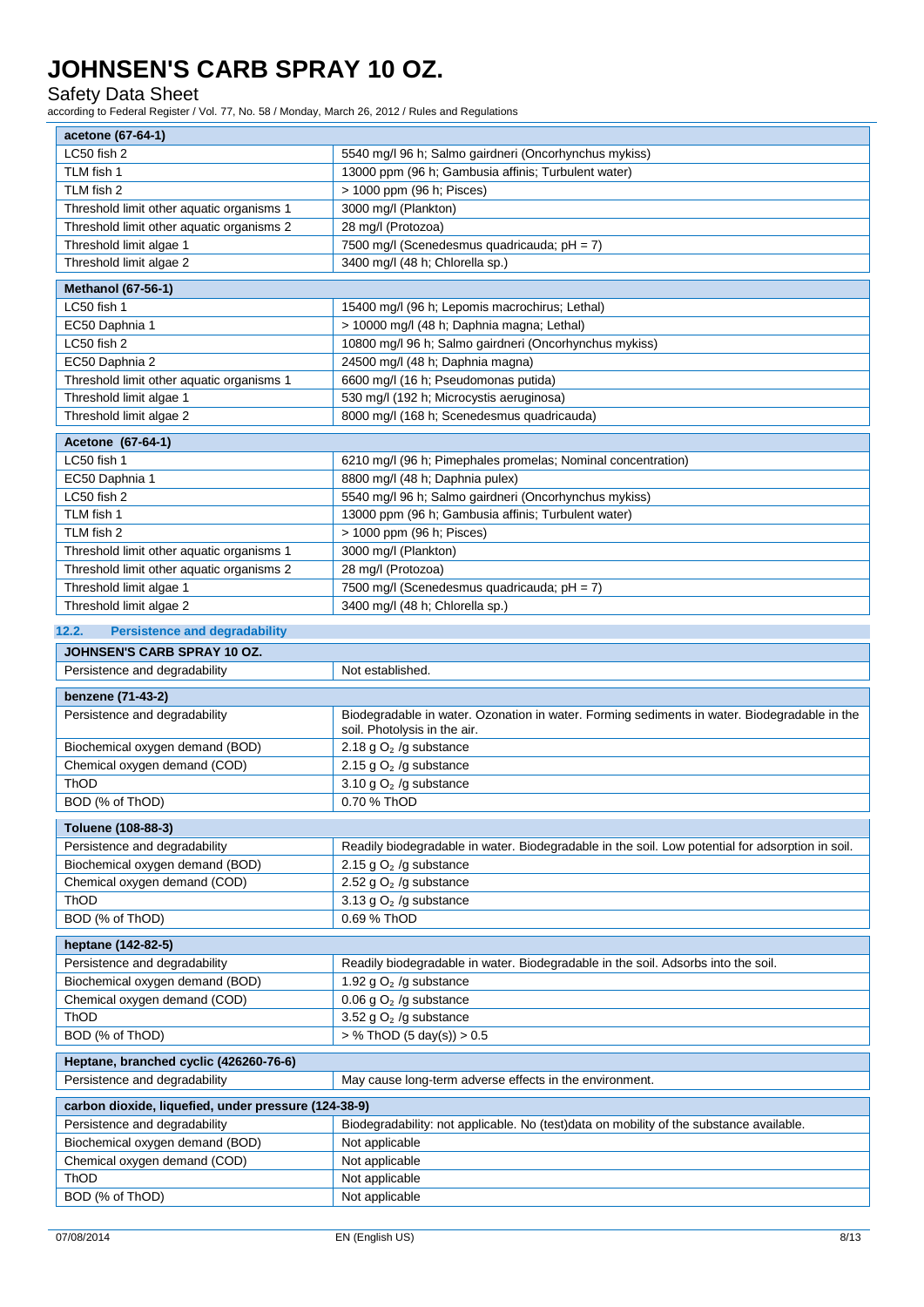### Safety Data Sheet

according to Federal Register / Vol. 77, No. 58 / Monday, March 26, 2012 / Rules and Regulations

| acetone (67-64-1)                                    |                                                                                                                                                                                            |  |  |
|------------------------------------------------------|--------------------------------------------------------------------------------------------------------------------------------------------------------------------------------------------|--|--|
| Persistence and degradability                        | Readily biodegradable in water. Biodegradable in the soil. Biodegradable in the soil under<br>anaerobic conditions. No (test)data on mobility of the substance available.                  |  |  |
| Biochemical oxygen demand (BOD)                      | 1.43 g $O2$ /g substance                                                                                                                                                                   |  |  |
| Chemical oxygen demand (COD)                         | 1.92 g $O2$ /g substance                                                                                                                                                                   |  |  |
| ThOD                                                 | 2.20 g $O2$ /g substance                                                                                                                                                                   |  |  |
| BOD (% of ThOD)                                      | (20 day(s)) 0.872                                                                                                                                                                          |  |  |
| <b>Methanol (67-56-1)</b>                            |                                                                                                                                                                                            |  |  |
| Persistence and degradability                        | Readily biodegradable in water. Biodegradable in the soil.                                                                                                                                 |  |  |
| Biochemical oxygen demand (BOD)                      | $0.6 - 1.12$ g O <sub>2</sub> /g substance                                                                                                                                                 |  |  |
| Chemical oxygen demand (COD)                         | 1.42 g $O2$ /g substance                                                                                                                                                                   |  |  |
| ThOD                                                 | 1.5 g $O2$ /g substance                                                                                                                                                                    |  |  |
| BOD (% of ThOD)                                      | 0.8 % ThOD                                                                                                                                                                                 |  |  |
| Acetone (67-64-1)                                    |                                                                                                                                                                                            |  |  |
| Persistence and degradability                        | Readily biodegradable in water. Biodegradable in the soil. Biodegradable in the soil under<br>anaerobic conditions. No (test)data on mobility of the substance available. Not established. |  |  |
| Biochemical oxygen demand (BOD)                      | 1.43 g $O2$ /g substance                                                                                                                                                                   |  |  |
| Chemical oxygen demand (COD)                         | 1.92 g $O2$ /g substance                                                                                                                                                                   |  |  |
| <b>ThOD</b>                                          | 2.20 g $O2$ /g substance                                                                                                                                                                   |  |  |
| BOD (% of ThOD)                                      | (20 day(s)) 0.872                                                                                                                                                                          |  |  |
| 12.3.<br><b>Bioaccumulative potential</b>            |                                                                                                                                                                                            |  |  |
| <b>JOHNSEN'S CARB SPRAY 10 OZ.</b>                   |                                                                                                                                                                                            |  |  |
| Bioaccumulative potential                            | Not established.                                                                                                                                                                           |  |  |
| benzene (71-43-2)                                    |                                                                                                                                                                                            |  |  |
| BCF fish 1                                           | 19 Salmo gairdneri (Oncorhynchus mykiss)                                                                                                                                                   |  |  |
| BCF other aquatic organisms 1                        | 30 (24 h; Chlorella sp.; Fresh weight)                                                                                                                                                     |  |  |
| Log Pow                                              | 2.13 (Experimental value)                                                                                                                                                                  |  |  |
| Bioaccumulative potential                            | Low potential for bioaccumulation (BCF $<$ 500).                                                                                                                                           |  |  |
| Toluene (108-88-3)                                   |                                                                                                                                                                                            |  |  |
| BCF fish 1                                           | 13.2 (Anguilla japonica)                                                                                                                                                                   |  |  |
| BCF fish 2                                           | 90 (72 h; Leuciscus idus)                                                                                                                                                                  |  |  |
| BCF other aquatic organisms 1                        | 380 (24 h; Chlorella sp.; Fresh weight)                                                                                                                                                    |  |  |
| BCF other aquatic organisms 2                        | 4.2 (Mytilus edulis; Fresh weight)                                                                                                                                                         |  |  |
| Log Pow                                              | 2.73 (Experimental value; Other; 20 °C)                                                                                                                                                    |  |  |
| Bioaccumulative potential                            | Low potential for bioaccumulation (BCF $<$ 500).                                                                                                                                           |  |  |
| heptane (142-82-5)                                   |                                                                                                                                                                                            |  |  |
| BCF other aquatic organisms 1                        | 552                                                                                                                                                                                        |  |  |
| Log Pow                                              | 4.66 (Experimental value; 4.5; Literature)                                                                                                                                                 |  |  |
| Bioaccumulative potential                            | Potential for bioaccumulation ( $4 \geq$ Log Kow $\leq$ 5).                                                                                                                                |  |  |
| Heptane, branched cyclic (426260-76-6)               |                                                                                                                                                                                            |  |  |
| Bioaccumulative potential                            | Not established.                                                                                                                                                                           |  |  |
| carbon dioxide, liquefied, under pressure (124-38-9) |                                                                                                                                                                                            |  |  |
| Log Pow                                              | 0.83 (Experimental value)                                                                                                                                                                  |  |  |
| Bioaccumulative potential                            | Low potential for bioaccumulation (Log Kow $<$ 4).                                                                                                                                         |  |  |
| acetone (67-64-1)                                    |                                                                                                                                                                                            |  |  |
| BCF fish 1                                           | 0.69 (Pisces)                                                                                                                                                                              |  |  |
| BCF other aquatic organisms 1                        | 3                                                                                                                                                                                          |  |  |
| Log Pow                                              | $-0.24$ (Test data)                                                                                                                                                                        |  |  |
| Bioaccumulative potential                            | Not bioaccumulative.                                                                                                                                                                       |  |  |
| <b>Methanol (67-56-1)</b>                            |                                                                                                                                                                                            |  |  |
| BCF fish 1                                           | < 10 (Leuciscus idus)                                                                                                                                                                      |  |  |
| Log Pow                                              | -0.77 (Experimental value; Other)                                                                                                                                                          |  |  |
| Bioaccumulative potential                            | Low potential for bioaccumulation (BCF $<$ 500).                                                                                                                                           |  |  |
| Acetone (67-64-1)                                    |                                                                                                                                                                                            |  |  |
| BCF fish 1                                           | 0.69 (Pisces)                                                                                                                                                                              |  |  |
| BCF other aquatic organisms 1                        | 3                                                                                                                                                                                          |  |  |
| 07/08/2014                                           | EN (English US)<br>9/13                                                                                                                                                                    |  |  |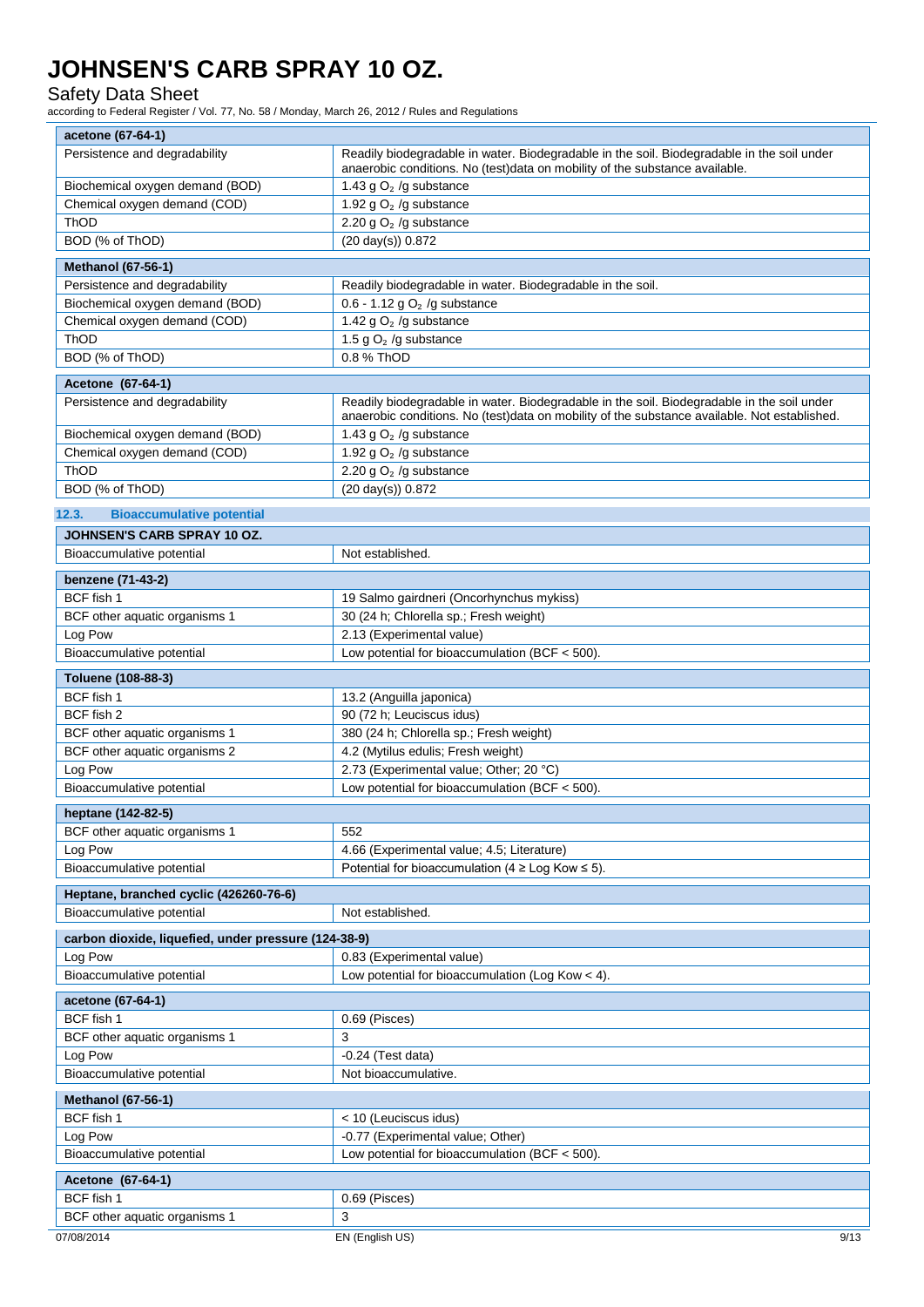### Safety Data Sheet

according to Federal Register / Vol. 77, No. 58 / Monday, March 26, 2012 / Rules and Regulations

| Acetone (67-64-1)                                                                            |                                                                                                                               |  |  |
|----------------------------------------------------------------------------------------------|-------------------------------------------------------------------------------------------------------------------------------|--|--|
| Log Pow                                                                                      | $-0.24$ (Test data)                                                                                                           |  |  |
| Bioaccumulative potential                                                                    | Not bioaccumulative. Not established.                                                                                         |  |  |
| 12.4.<br><b>Mobility in soil</b>                                                             |                                                                                                                               |  |  |
| benzene (71-43-2)                                                                            |                                                                                                                               |  |  |
| Surface tension                                                                              | 0.029 N/m (20 $°C$ )                                                                                                          |  |  |
|                                                                                              |                                                                                                                               |  |  |
| Toluene (108-88-3)<br>Surface tension                                                        | 0.03 N/m (20 $°C$ )                                                                                                           |  |  |
|                                                                                              |                                                                                                                               |  |  |
| heptane (142-82-5)<br>Surface tension                                                        | 0.020 N/m (20 $°C$ )                                                                                                          |  |  |
|                                                                                              |                                                                                                                               |  |  |
| acetone (67-64-1)<br>Surface tension                                                         | 0.0237 N/m                                                                                                                    |  |  |
|                                                                                              |                                                                                                                               |  |  |
| <b>Methanol (67-56-1)</b>                                                                    |                                                                                                                               |  |  |
| Surface tension                                                                              | 0.023 N/m (20 $°C$ )                                                                                                          |  |  |
| Acetone (67-64-1)                                                                            |                                                                                                                               |  |  |
| Surface tension                                                                              | 0.0237 N/m                                                                                                                    |  |  |
| 12.5.<br><b>Other adverse effects</b>                                                        |                                                                                                                               |  |  |
| Other information                                                                            | : Avoid release to the environment.                                                                                           |  |  |
| <b>SECTION 13: Disposal considerations</b>                                                   |                                                                                                                               |  |  |
| 13.1.<br><b>Waste treatment methods</b>                                                      |                                                                                                                               |  |  |
| Waste disposal recommendations                                                               | Dispose in a safe manner in accordance with local/national regulations. Container under                                       |  |  |
|                                                                                              | pressure. Do not drill or burn even after use. Dispose of contents/container to appropriate waste                             |  |  |
|                                                                                              | disposal facility, in accordance with local, regional, national, international regulations.                                   |  |  |
| Additional information                                                                       | Handle empty containers with care because residual vapors are flammable. Flammable vapors<br>may accumulate in the container. |  |  |
| Ecology - waste materials                                                                    | : Avoid release to the environment. Hazardous waste due to toxicity.                                                          |  |  |
|                                                                                              |                                                                                                                               |  |  |
| <b>SECTION 14: Transport information</b><br>In accordance with ADR / RID / IMDG / IATA / ADN |                                                                                                                               |  |  |
| US DOT (ground):<br>UN1950, Aerosols, 2.1, Limited Quantity                                  |                                                                                                                               |  |  |
| UN1950, Aerosols, 2.1, Limited Quantity                                                      |                                                                                                                               |  |  |
| ICAO/IATA (air):                                                                             |                                                                                                                               |  |  |
| IMO/IMDG (water):<br>UN1950, Aerosols, 2.1, Limited Quantity                                 |                                                                                                                               |  |  |
| <b>Special Provisions:</b>                                                                   | N82 - See 173.306 of this subchapter for classification criteria for flammable aerosols.                                      |  |  |
|                                                                                              |                                                                                                                               |  |  |
| <b>UN proper shipping name</b><br>14.2.                                                      |                                                                                                                               |  |  |
| DOT Proper Shipping Name                                                                     | : Aerosols                                                                                                                    |  |  |
|                                                                                              | flammable, (each not exceeding 1 L capacity)                                                                                  |  |  |
| Department of Transportation (DOT) Hazard<br>Classes                                         | : 2.1 - Class 2.1 - Flammable gas 49 CFR 173.115                                                                              |  |  |
| Hazard labels (DOT)                                                                          | : 2.1 - Flammable gas                                                                                                         |  |  |
|                                                                                              |                                                                                                                               |  |  |
|                                                                                              |                                                                                                                               |  |  |
|                                                                                              |                                                                                                                               |  |  |
|                                                                                              |                                                                                                                               |  |  |
| DOT Special Provisions (49 CFR 172.102)                                                      | : N82 - See 173.306 of this subchapter for classification criteria for flammable aerosols.                                    |  |  |
| DOT Packaging Exceptions (49 CFR 173.xxx)                                                    | 306                                                                                                                           |  |  |
| DOT Packaging Non Bulk (49 CFR 173.xxx)                                                      | : None                                                                                                                        |  |  |
| DOT Packaging Bulk (49 CFR 173.xxx)                                                          | : None                                                                                                                        |  |  |
| <b>Additional information</b><br>14.3.                                                       |                                                                                                                               |  |  |
| Other information                                                                            | : No supplementary information available.                                                                                     |  |  |

### **Overland transport**

No additional information available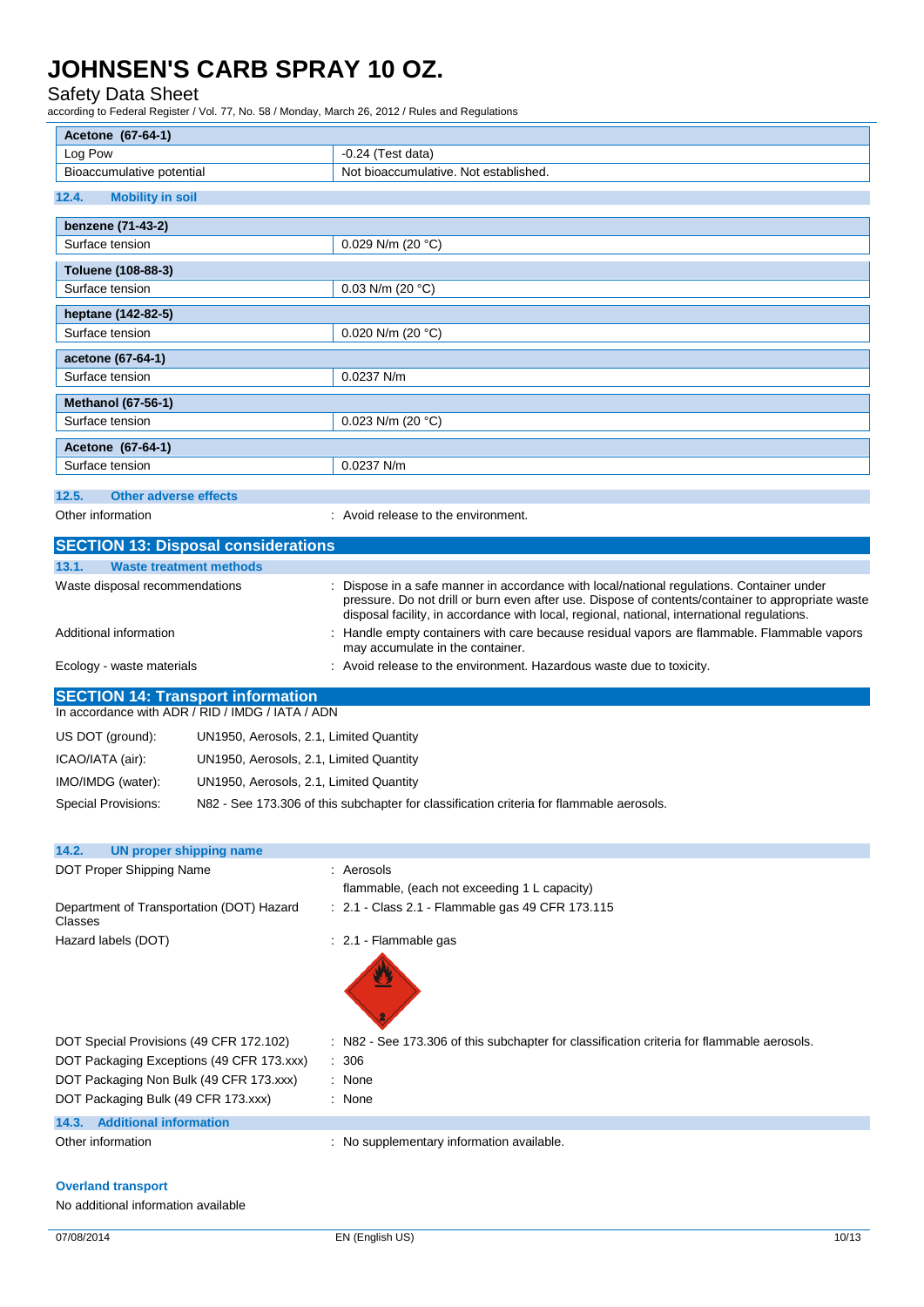Safety Data Sheet

according to Federal Register / Vol. 77, No. 58 / Monday, March 26, 2012 / Rules and Regulations

| <b>Transport by sea</b>                                                     |                                                                                                                                                                                        |
|-----------------------------------------------------------------------------|----------------------------------------------------------------------------------------------------------------------------------------------------------------------------------------|
| DOT Vessel Stowage Location                                                 | : A - The material may be stowed "on deck" or "under deck" on a cargo vessel and on a<br>passenger vessel.                                                                             |
| DOT Vessel Stowage Other                                                    | : 48 - Stow "away from" sources of heat 87 - Stow "separated from" Class 1 (explosives) except<br>Division 14,126 - Segregation same as for Class 9, miscellaneous hazardous materials |
| Air transport                                                               |                                                                                                                                                                                        |
| DOT Quantity Limitations Passenger aircraft/rail : 75 kg<br>(49 CFR 173.27) |                                                                                                                                                                                        |
| DOT Quantity Limitations Cargo aircraft only (49 : 150 kg)<br>CFR 175.75)   |                                                                                                                                                                                        |
| <b>SECTION 15: Regulatory information</b>                                   |                                                                                                                                                                                        |

| <b>15.1. US Federal regulations</b>                                                                                   |                                                                                                                        |  |
|-----------------------------------------------------------------------------------------------------------------------|------------------------------------------------------------------------------------------------------------------------|--|
| JOHNSEN'S CARB SPRAY 10 OZ.                                                                                           |                                                                                                                        |  |
| SARA Section 311/312 Hazard Classes                                                                                   | Delayed (chronic) health hazard<br>Fire hazard<br>Immediate (acute) health hazard<br>Sudden release of pressure hazard |  |
| Toluene (108-88-3)                                                                                                    |                                                                                                                        |  |
| Listed on United States SARA Section 313<br>Listed on the United States TSCA (Toxic Substances Control Act) inventory |                                                                                                                        |  |
| SARA Section 311/312 Hazard Classes                                                                                   | Delayed (chronic) health hazard<br>Fire hazard<br>Immediate (acute) health hazard                                      |  |
| Heptane, branched cyclic (426260-76-6)                                                                                |                                                                                                                        |  |
| Not listed on the United States TSCA (Toxic Substances Control Act) inventory                                         |                                                                                                                        |  |
| SARA Section 311/312 Hazard Classes                                                                                   | Fire hazard<br>Immediate (acute) health hazard<br>Delayed (chronic) health hazard                                      |  |
| <b>Methanol (67-56-1)</b>                                                                                             |                                                                                                                        |  |
| Listed on United States SARA Section 313<br>Listed on the United States TSCA (Toxic Substances Control Act) inventory |                                                                                                                        |  |
| SARA Section 311/312 Hazard Classes                                                                                   | Immediate (acute) health hazard<br>Delayed (chronic) health hazard<br>Fire hazard                                      |  |
| <b>Acetone (67-64-1)</b>                                                                                              |                                                                                                                        |  |
| Listed on the United States TSCA (Toxic Substances Control Act) inventory                                             |                                                                                                                        |  |
| SARA Section 311/312 Hazard Classes                                                                                   | Immediate (acute) health hazard<br>Fire hazard<br>Delayed (chronic) health hazard                                      |  |

## **15.2. International regulations**

**CANADA**

| <b>JOHNSEN'S CARB SPRAY 10 OZ.</b>                   |                                                                                                                                                                                                                                                                                                                                                         |  |
|------------------------------------------------------|---------------------------------------------------------------------------------------------------------------------------------------------------------------------------------------------------------------------------------------------------------------------------------------------------------------------------------------------------------|--|
| <b>WHMIS Classification</b>                          | Class B Division 5 - Flammable Aerosol<br>Class B Division 2 - Flammable Liquid<br>Class D Division 1 Subdivision B - Toxic material causing immediate and serious toxic effects<br>Class D Division 2 Subdivision A - Very toxic material causing other toxic effects<br>Class D Division 2 Subdivision B - Toxic material causing other toxic effects |  |
| Toluene (108-88-3)                                   |                                                                                                                                                                                                                                                                                                                                                         |  |
| <b>WHMIS Classification</b>                          | Class B Division 2 - Flammable Liquid<br>Class D Division 2 Subdivision A - Very toxic material causing other toxic effects                                                                                                                                                                                                                             |  |
| Heptane, branched cyclic (426260-76-6)               |                                                                                                                                                                                                                                                                                                                                                         |  |
| <b>WHMIS Classification</b>                          | Class B Division 2 - Flammable Liquid<br>Class D Division 2 Subdivision B - Toxic material causing other toxic effects                                                                                                                                                                                                                                  |  |
| <b>Methanol (67-56-1)</b>                            |                                                                                                                                                                                                                                                                                                                                                         |  |
| <b>WHMIS Classification</b>                          | Class B Division 2 - Flammable Liquid<br>Class D Division 1 Subdivision B - Toxic material causing immediate and serious toxic effects<br>Class D Division 2 Subdivision A - Very toxic material causing other toxic effects<br>Class D Division 2 Subdivision B - Toxic material causing other toxic effects                                           |  |
| <b>Acetone (67-64-1)</b>                             |                                                                                                                                                                                                                                                                                                                                                         |  |
| Listed on the Canadian DSL (Domestic Sustances List) |                                                                                                                                                                                                                                                                                                                                                         |  |
| 07/08/2014                                           | 11/13<br>EN (English US)                                                                                                                                                                                                                                                                                                                                |  |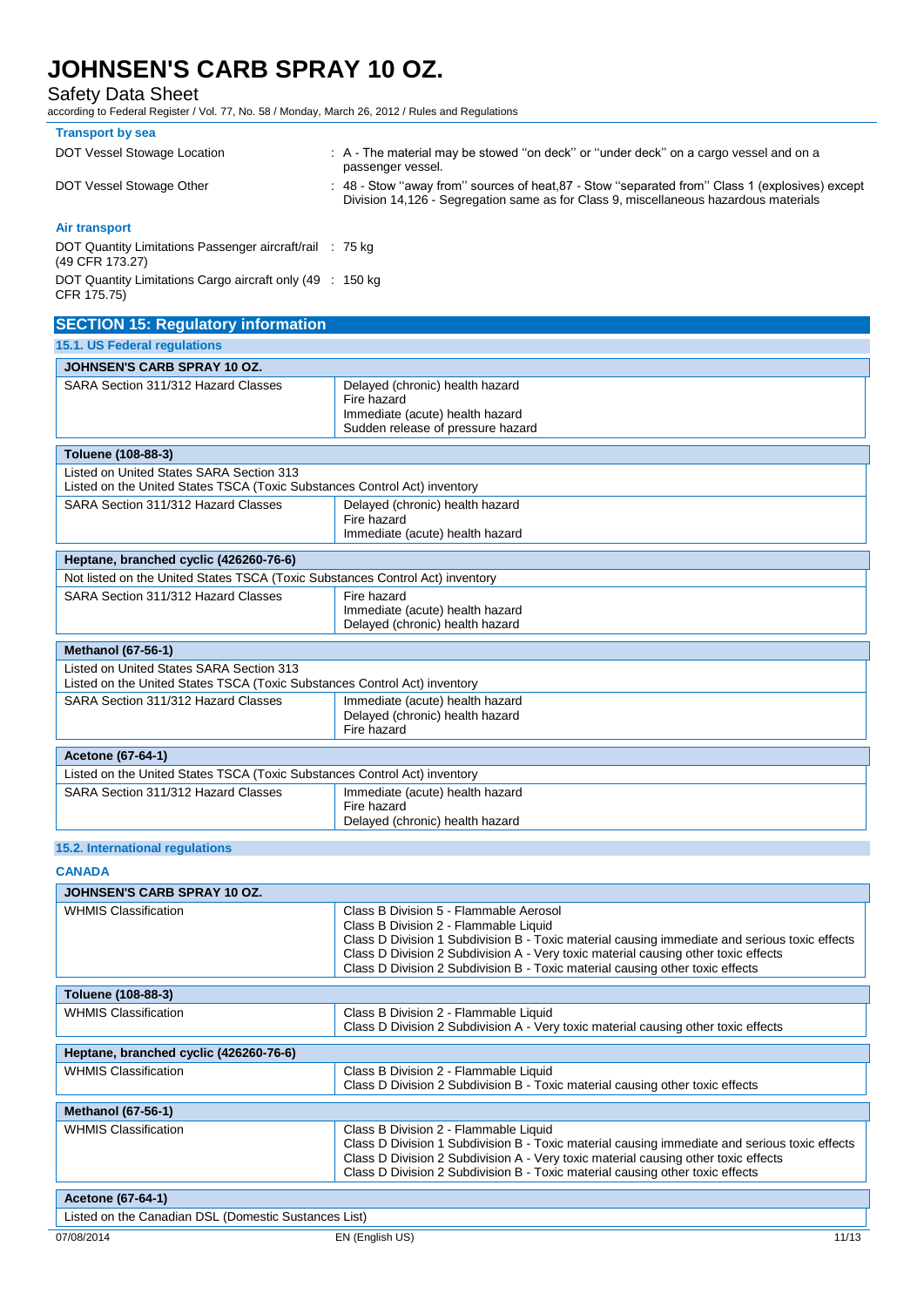Safety Data Sheet

according to Federal Register / Vol. 77, No. 58 / Monday, March 26, 2012 / Rules and Regulations

| Acetone (67-64-1) |  |
|-------------------|--|
|-------------------|--|

| WHMIS Classification | Class B Division 2 - Flammable Liquid                                         |
|----------------------|-------------------------------------------------------------------------------|
|                      | Class D Division 2 Subdivision B - Toxic material causing other toxic effects |

#### **EU-Regulations**

#### **Toluene (108-88-3)**

Listed on the EEC inventory EINECS (European Inventory of Existing Commercial Chemical Substances)

#### **Acetone (67-64-1)**

Listed on the EEC inventory EINECS (European Inventory of Existing Commercial Chemical Substances)- Directive 79/831/EEC, sixth Amendment of Directive 67/548/EEC (dangerous substances) Listed on the EEC inventory EINECS (European Inventory of Existing Commercial Chemical Substances)

#### **Classification according to Regulation (EC) No. 1272/2008 [CLP]**

#### **Classification according to Directive 67/548/EEC or 1999/45/EC**

Repr.Cat.3; R63 F; R11 T; R39/23/24/25 Xn; R20/21/22 Xn; R48/20 Xi; R36/38 Full text of R-phrases: see section 16

**15.2.2. National regulations**

#### **Acetone (67-64-1)**

Listed on PICCS (Philippines Inventory of Chemicals and Chemical Substances) Listed on IECSC (Inventory of Existing Chemical Substances Produced or Imported in China) Listed on KECI (Korean Existing Chemicals Inventory) Listed on AICS (Australian Inventory of Chemical Substances) Listed on the Japanese ENCS (Existing & New Chemical Substances) inventory Listed on the Korean ECL (Existing Chemicals List)

### **15.3. US State regulations**

### **JOHNSEN'S CARB SPRAY 10 OZ.()**

| State or local regulations |                        | U.S. - California - Proposition 65 - Maximum Allowable Dose Levels (MADL) |                         |                            |
|----------------------------|------------------------|---------------------------------------------------------------------------|-------------------------|----------------------------|
|                            |                        |                                                                           |                         |                            |
| Acetone (67-64-1)          |                        |                                                                           |                         |                            |
| U.S. - California -        | U.S. - California -    | U.S. - California -                                                       | U.S. - California -     | No significance risk level |
| Proposition 65 -           | Proposition 65 -       | Proposition 65 -                                                          | Proposition 65 -        | (NSRL)                     |
| Carcinogens List           | Developmental Toxicity | Reproductive Toxicity -                                                   | Reproductive Toxicity - |                            |
|                            |                        | Female                                                                    | Male                    |                            |

## **Toluene (108-88-3)**

Yes

U.S. - California - Proposition 65 - Maximum Allowable Dose Levels (MADL)

**Acetone (67-64-1)**

U.S. - California - Proposition 65 - Maximum Allowable Dose Levels (MADL)

Benzene 71-43-2

U.S. - Massachusetts - Right To Know List

U.S. - New Jersey - Right to Know Hazardous Substance List

U.S. - Pennsylvania - RTK (Right to Know) List

### **SECTION 16: Other information** Indication of changes in the second of  $\mathbb{R}$  Revision - See : \*. Other information in the set of the set of the set of the set of the set of the set of the set of the set of the set of the set of the set of the set of the set of the set of the set of the set of the set of the set of the Full text of H-phrases: see section 16: Acute Tox. 3 (Dermal) **Acute Tox. 3 (Dermal)** Acute toxicity (dermal) Category 3 Acute Tox. 3 (Inhalation:dust,mist) Acute toxicity (inhalation:dust,mist) Category 3